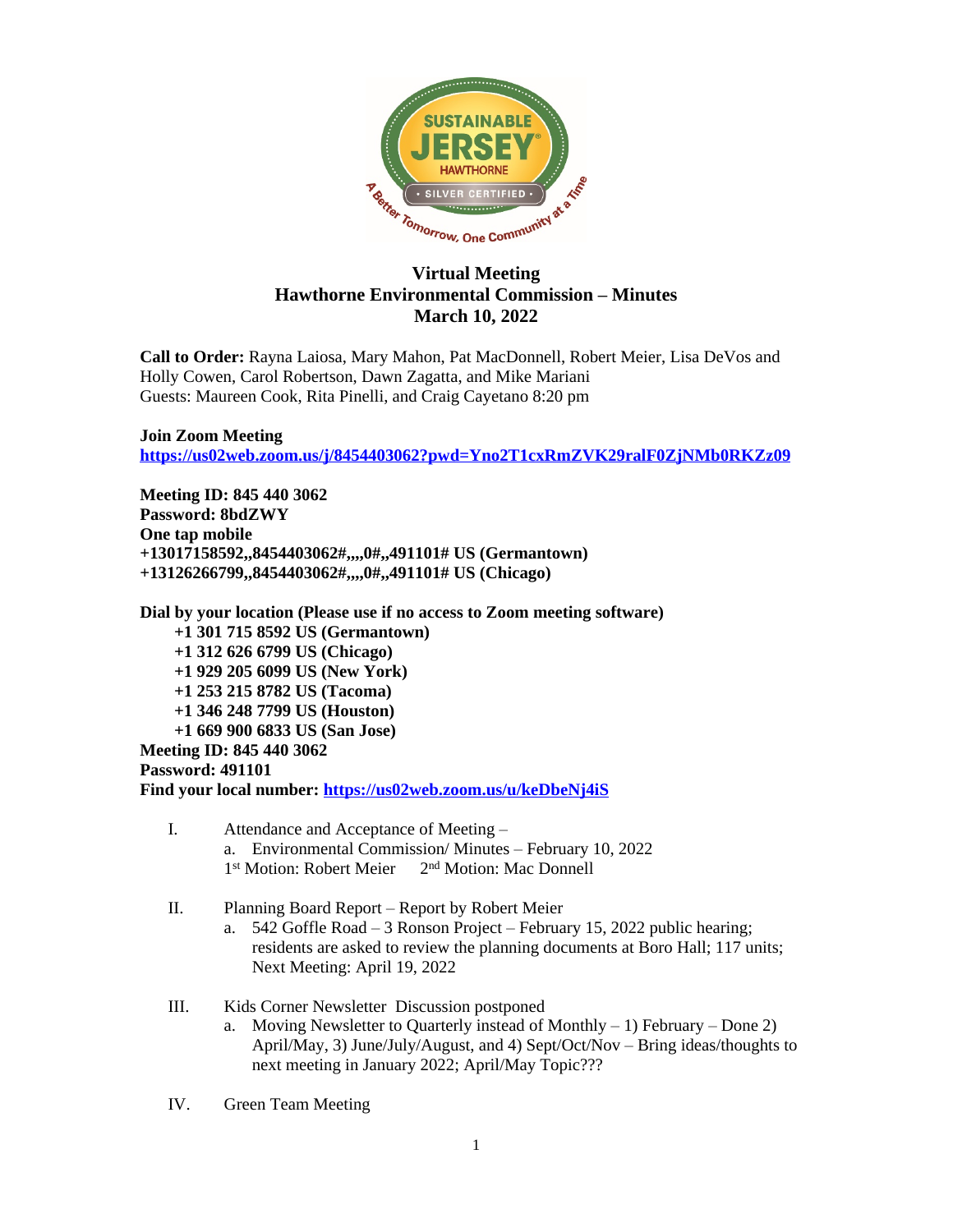- a. March 28, 2022 Virtual Green Team Invitation to All Gardeners to Participate Pat sent invitation for gardeners7:30 Commissioners at 8PM
- b. Hop the Shop Partnering with Hawthorne Chamber of Commerce April 2022 Chamber Board approved program, Meg will be requesting the local business for participation. More details will follow.
- c. Next Green Team Meeting: Monday March 28, 2022 at 7:30 pm
- V. Neighborhood Preservation Program (NPP) Pat MacDonald Update Council Meeting March 16, 2022 – NPP Team will present the Approved Plan to Mayor  $\&$ Council. All are invited to attend.
- VI. 30th Cel-Earth-Bration Event Saturday April 30, 2022 at the Pool Complex; Rain Date: Saturday May 7, 2022; 10:00 am to 2:00 pm
	- a. Theme –**Reduce Waste Put Plastic In Its Place**
	- b. All Participants Bring own tables and chairs, tents optional
	- c. Reusable Bags Purchased– Maureen Cook Recycle, Reduce, and Reuse Logo Borough of Hawthorne Lime color bags with white lettering – purchased additional 500 bags (2020 purchased a total of 500 bags) Plan to pass out 800 bags
	- d. T-Shirts 2020 purchased 150 T-shirts Reduce Waste Put Plastic In Its Place
	- e. NJ Clean Community Post Card Bulletin Board for Plastic Bag Ban to display at Event; Maureen will follow up;
	- f. Focus Vendors educational and selling environmental products- Craig will research for environmental product vendors
	- g. Vendors/Exhibitors 2019 Conducted a Scavenger Hunt??? Past Participants at Cel-Earth-Bration
		- 1. Hawthorne Shade Tree Commission Confirmed, Tree Sapling giveaways,
		- 2. Hawthorne Historical Society Confirmed
		- 3. Veronica MacDonald Ditko promoting and selling her first book entitled "A Rock Solid History of Hawthorne, New Jersey." - Confirmed
		- 4. Chets Scents by Donna Johnson selling soy candles to purchase Mary to contact
		- 5. Reimagined Designs by Stephanie Tonnesen Hornback selling one of a kind, earth friendly housewares and accessories Mary to reach out
		- 6. Color  $&$  Whims Not coming
		- 7. Passaic County Society for the Prevention of Cruelty to Animals (PCSPCA) Mary to reach out
		- 8. How to Make Your Own Bee Habitat by Mary Kostus Replacement being looked for from Holly or Lisa
		- 9. Hawthorne Education Foundation (2016) ? No
		- 10. Bergen County Silent Flyers (2015) No
		- 11. Local Hawthorne dentist Dr. Toni Anne Raymond, will be on hand talking about proper dental care (2014) No
		- 12. Trashion Show  $(2017 25<sup>th</sup>$  Anniversary) No
		- 13. Then and Now (2013) No
	- h. Face painting and tattoos area Need Volunteers Rayna to contact the Head of the Hawthorne High School Cheerleaders – Kacie Schrettner
	- i. Craft Workshop Table Mary Confirmed
	- j. Entertainment -Hired Snakes-N-Scales for two (2) shows on April 30, 2022; Dawn will send information to Maureen and me to Confirm the dates and times. Also to issue the Purchase Order to vendor. Request updated business certificate information; Completed. Two shows 11AM and 12:30PM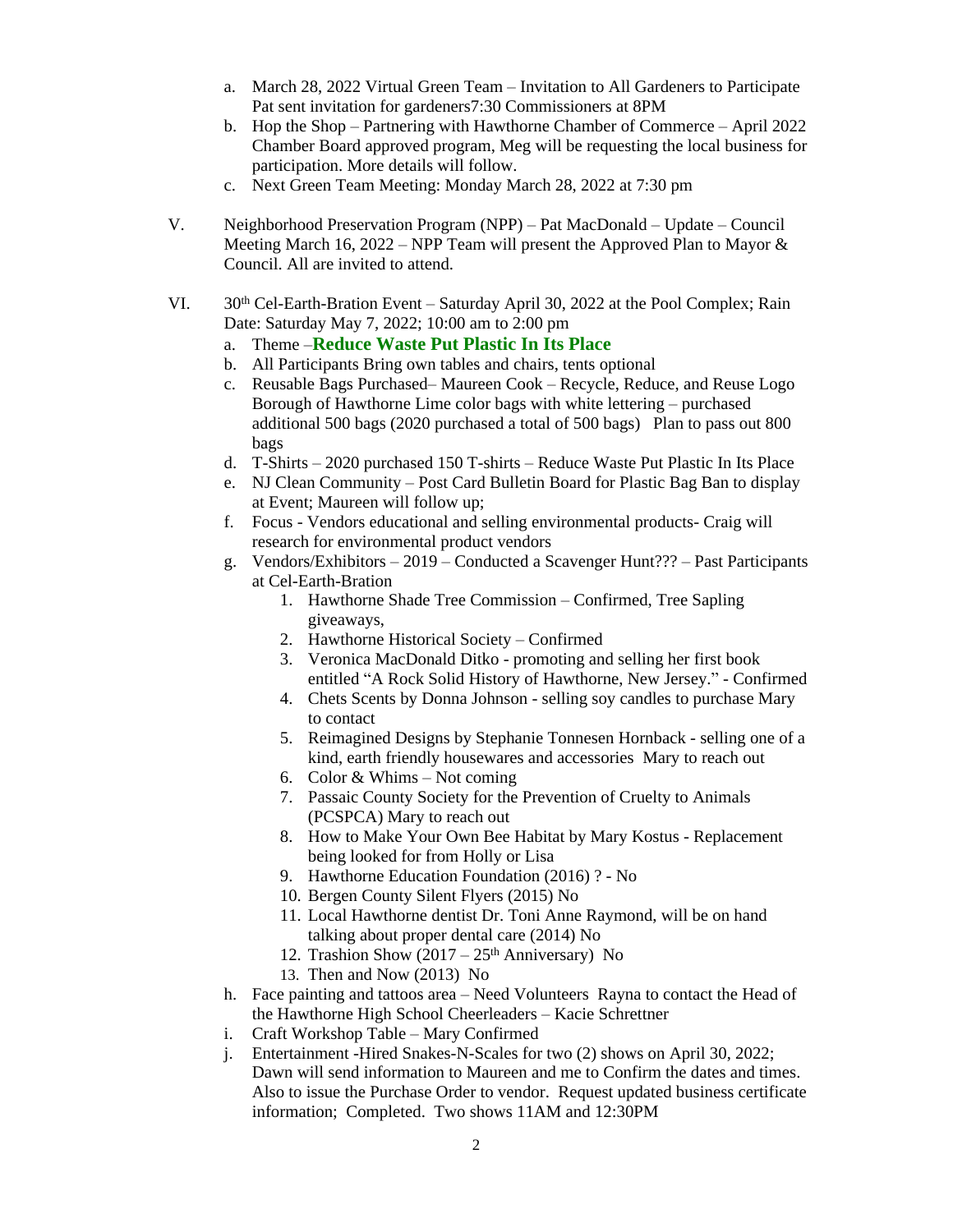- k. Another Suggestion from Craig Lokairose.com Passaic County hired this company; Craig will reach out to them to see if they are interested in attending the event by having a booth.
- l. Music Matty  $Z$  –. Confirmed
- m. Food Hawthorne Boys & Girls Club water, soda, & snacks; Rayna to reach out to John Bertollo Pappy's; previously Flo's market – Confirmed Pappy's Participation
- n. HHS Ecology Club Dirty Dirt and Toxic Punch Dawn will contact them No longer exist; Alternatively Dawn will reach out to SHARE
- o. Lincoln Middle School Games Dawn will contact them the principal; new staff
- p. Hawthorne School System Wellness Rayna to contact Christine Weigert
- q. Stigma Free Dawn contacting Paster Jim Bushoven
- r. Wellness Pat to reach out to Mike at St Joeseph's Health
- s. Park Ave BMW Electric Vehicle Craig confirmed
- t. Bird Walks to the 8 Acre Woods Partnering with Hawthorne Historical and Shade Tree Commission – identify historical references and trees Confirmed
- u. Access to the Restrooms Pool or Bandshell area -Maureen followed up Confirmed
- v. Girl Scouts and Bee Keeper Rita to reach out Dana
- w. Cub Scouts and Boy Scouts Rayna reaching out John Manko (Troop #85), Steve Fitzsimmon (Troop #30 – Confirmed) and Kim Michel
- x. Access to Electric Power Maureen will followed up Confirmed
- y. Publicity Press Release Pat to update, Flyer Mike to update, Facebook, Boro's Website, Nixle, Electronic Board Police to be notified, Announcement to School System by Dawn– letters and flyers Maureen and Mike to work on lawn signs for pool location
- VII. Bird Walks Spring 2022 Virtual Birding 101 Tuesday April 12, 2022; Zoom 7:30PM
	- a. Bird Walks at Goffle Brook Park will be Saturday, April 23, Wednesday, May 11, and Saturday, June 4. We will meet at the Rea Mansion parking lot 675 Goffle Road.
	- b. Bird Walks at Eight Acre Woods will be Sunday, May 29 and Saturday, June 18. We will meet at the entrance on Maitland Avenue near the Boys and Girls Club.
- VIII. Sustainable Jersey Re Certification Deadline May 22, 2022 Lisa to finish Environmental Resource Inventory and meet with Rayna
	- a. **Environmental Resource Inventory (ERI)** Update sections Contacted Shade Tree Commission (update tree section in Vegetation chapter) Maureen to remind Kevin and Hawthorne Historical Society (update historical section in chapter) for assistance; Alexandra will prepare a document with plants identified in the Goffle Brook Park; Lisa will update bird section in Wildlife; update native plants in the vegetation section; incorporate Alexandra's information into the vegetation section; Rayna is updating historical references, transportation, land use and open space, air quality, climate, and water resources; Hawthorne Historical Society will create New Chapter on the history of Hawthorne streets and street dedications honoring our veterans – Rec'd Information; – Bird, Native Plant, and Historical Society provided information and all information has been incorporated into ERI; Kevin Foley shared that he purchased the former Charles Fick house located on Lynack Avenue; in the process of restoring the house; former property was dairy farm with cows; under (1) acre of land; This home's